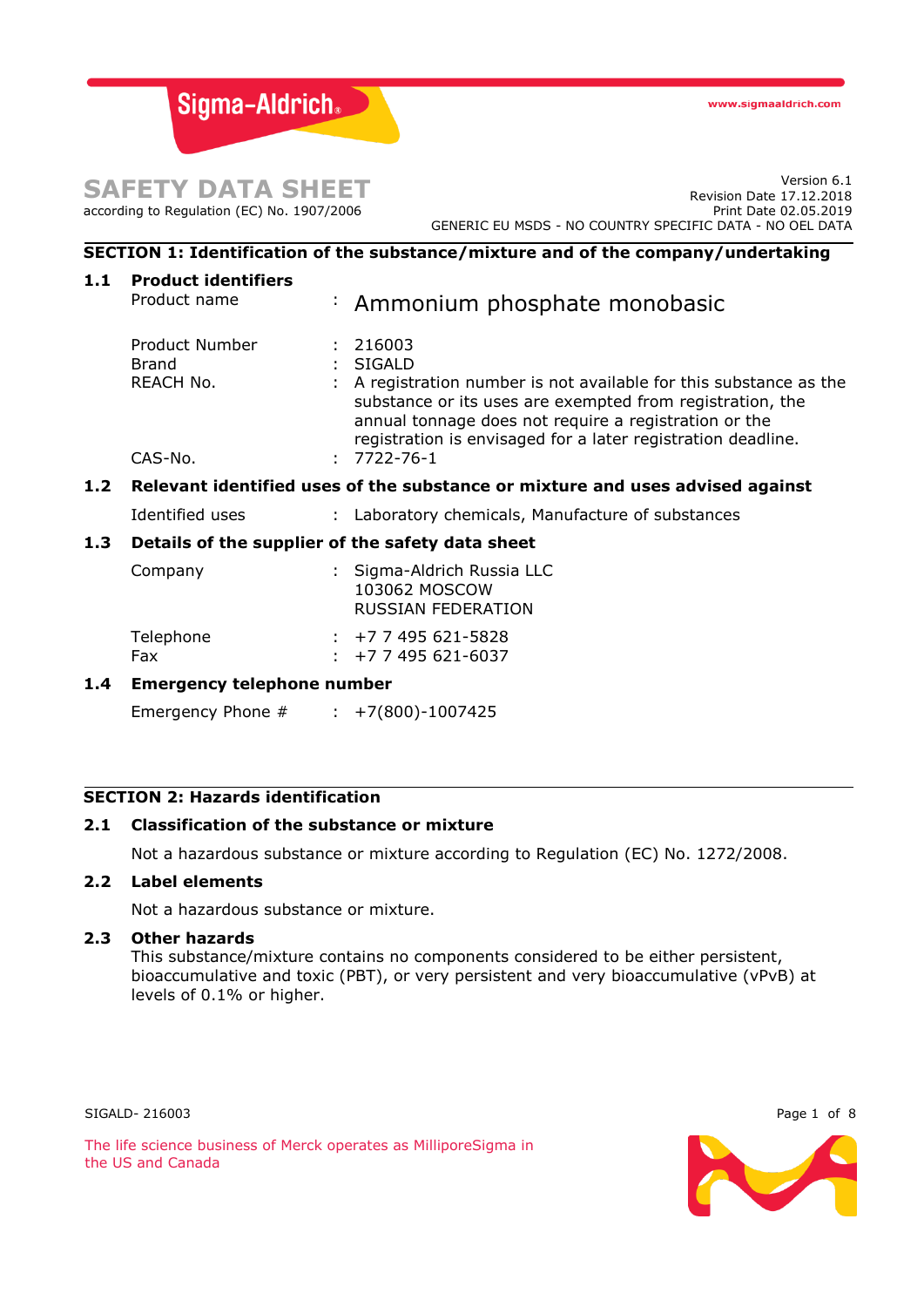# **SECTION 3: Composition/information on ingredients**

#### **3.1 Substances**

| Synonyms         | : prim-Ammonium phosphate<br>Ammonium dihydrogenphosphate<br>Mono-ammonium phosphate |  |
|------------------|--------------------------------------------------------------------------------------|--|
| Formula          | : $H_6NO_4P$                                                                         |  |
| Molecular weight | : $115,03$ g/mol                                                                     |  |
| CAS-No.          | $: 7722 - 76 - 1$                                                                    |  |
| EC-No.           | $: 231 - 764 - 5$                                                                    |  |

No components need to be disclosed according to the applicable regulations.

## **SECTION 4: First aid measures**

## **4.1 Description of first aid measures**

#### **If inhaled**

If breathed in, move person into fresh air. If not breathing, give artificial respiration.

#### **In case of skin contact**

Wash off with soap and plenty of water.

#### **In case of eye contact**

Flush eyes with water as a precaution.

#### **If swallowed**

Never give anything by mouth to an unconscious person. Rinse mouth with water.

- **4.2 Most important symptoms and effects, both acute and delayed** The most important known symptoms and effects are described in the labelling (see section 2.2) and/or in section 11
- **4.3 Indication of any immediate medical attention and special treatment needed** No data available

### **SECTION 5: Firefighting measures**

#### **5.1 Extinguishing media**

#### **Suitable extinguishing media**

Use water spray, alcohol-resistant foam, dry chemical or carbon dioxide.

**5.2 Special hazards arising from the substance or mixture** Nitrogen oxides (NOx), Oxides of phosphorus

# **5.3 Advice for firefighters**

Wear self-contained breathing apparatus for firefighting if necessary.

**5.4 Further information** No data available

# **SECTION 6: Accidental release measures**

**6.1 Personal precautions, protective equipment and emergency procedures** Avoid dust formation. Avoid breathing vapours, mist or gas.

SIGALD-216003 Page 2 of 8

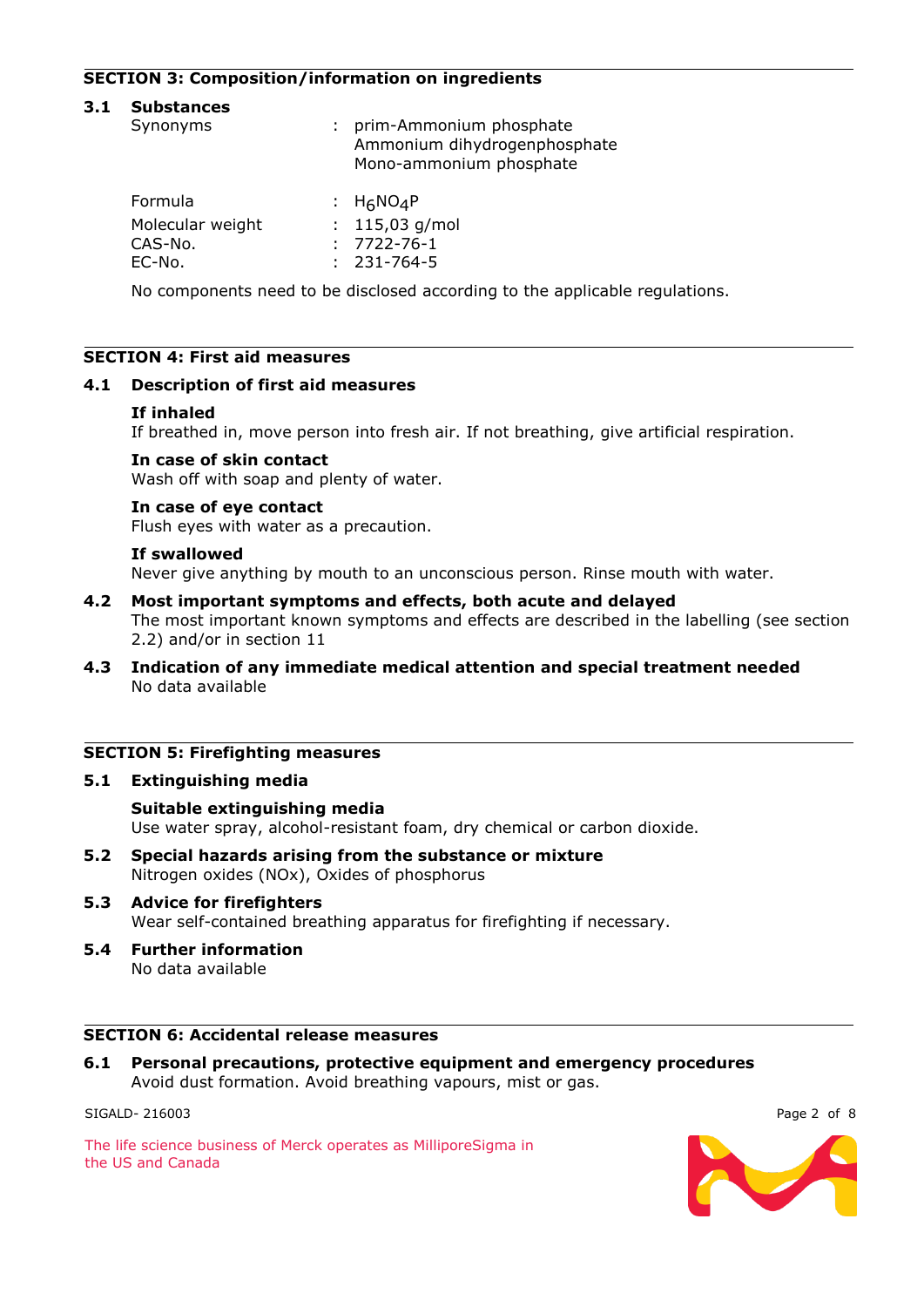For personal protection see section 8.

# **6.2 Environmental precautions** No special environmental precautions required.

- **6.3 Methods and materials for containment and cleaning up** Sweep up and shovel. Keep in suitable, closed containers for disposal.
- **6.4 Reference to other sections** For disposal see section 13.

#### **SECTION 7: Handling and storage**

- **7.1 Precautions for safe handling** Provide appropriate exhaust ventilation at places where dust is formed. For precautions see section 2.2.
- **7.2 Conditions for safe storage, including any incompatibilities** Store in cool place. Keep container tightly closed in a dry and well-ventilated place.
- **7.3 Specific end use(s)** Apart from the uses mentioned in section 1.2 no other specific uses are stipulated

#### **SECTION 8: Exposure controls/personal protection**

**8.1 Control parameters**

#### **Components with workplace control parameters**

## **8.2 Exposure controls**

**Appropriate engineering controls** General industrial hygiene practice.

# **Personal protective equipment**

#### **Eye/face protection**

Use equipment for eye protection tested and approved under appropriate government standards such as NIOSH (US) or EN 166(EU).

#### **Skin protection**

Handle with gloves. Gloves must be inspected prior to use. Use proper glove removal technique (without touching glove's outer surface) to avoid skin contact with this product. Dispose of contaminated gloves after use in accordance with applicable laws and good laboratory practices. Wash and dry hands.

The selected protective gloves have to satisfy the specifications of EU Directive 89/686/EEC and the standard EN 374 derived from it.

Full contact Material: Nitrile rubber Minimum layer thickness: 0,11 mm Break through time: 480 min Material tested:Dermatril® (KCL 740 / Aldrich Z677272, Size M)

Splash contact Material: Nitrile rubber Minimum layer thickness: 0,11 mm Break through time: 480 min Material tested:Dermatril® (KCL 740 / Aldrich Z677272, Size M)

SIGALD- 216003 Page 3 of 8



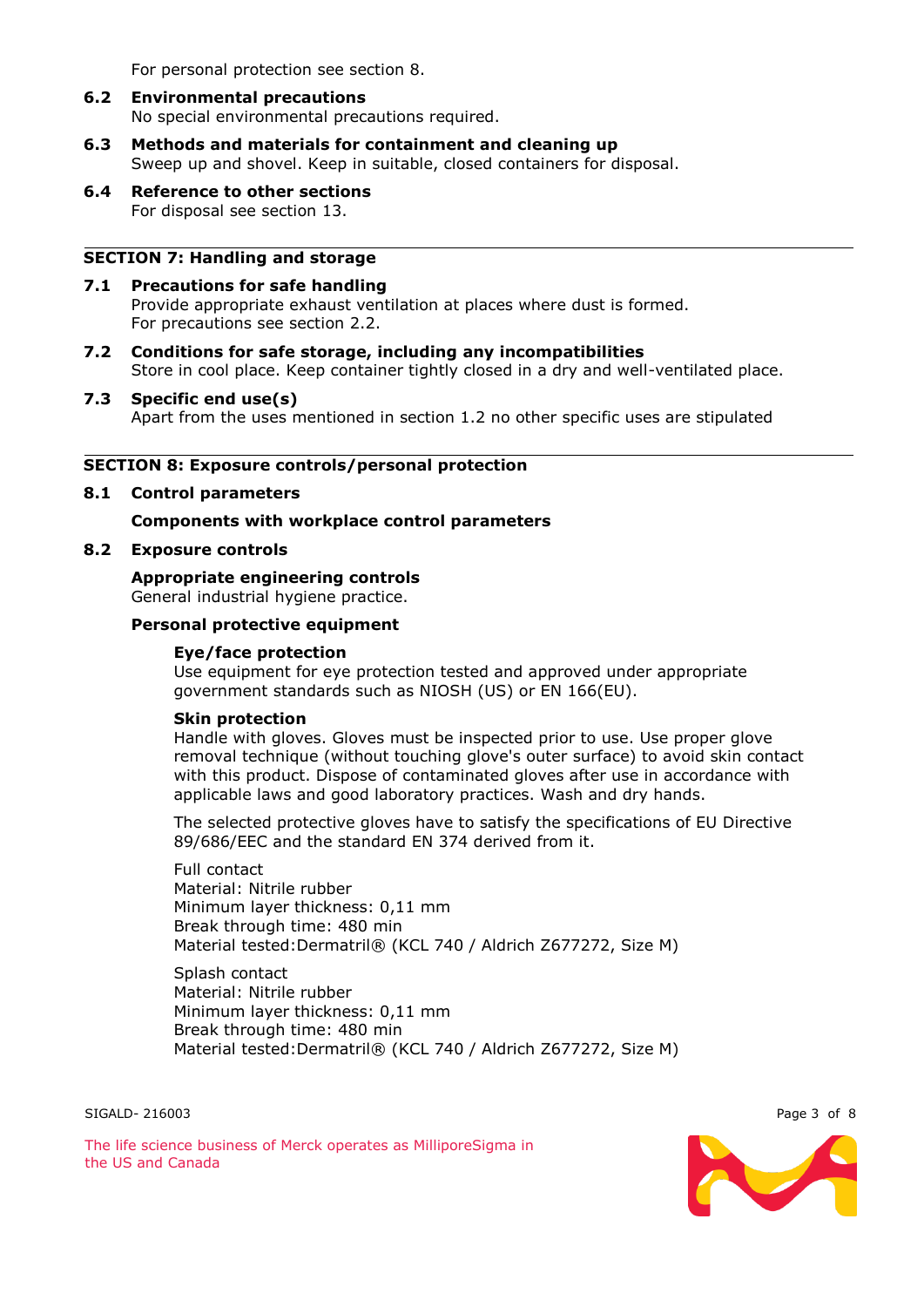data source: KCL GmbH, D-36124 Eichenzell, phone +49 (0)6659 87300, e-mail sales@kcl.de, test method: EN374

If used in solution, or mixed with other substances, and under conditions which differ from EN 374, contact the supplier of the CE approved gloves. This recommendation is advisory only and must be evaluated by an industrial hygienist and safety officer familiar with the specific situation of anticipated use by our customers. It should not be construed as offering an approval for any specific use scenario.

### **Body Protection**

Choose body protection in relation to its type, to the concentration and amount of dangerous substances, and to the specific work-place., The type of protective equipment must be selected according to the concentration and amount of the dangerous substance at the specific workplace.

#### **Respiratory protection**

Respiratory protection is not required. Where protection from nuisance levels of dusts are desired, use type N95 (US) or type P1 (EN 143) dust masks. Use respirators and components tested and approved under appropriate government standards such as NIOSH (US) or CEN (EU).

#### **Control of environmental exposure**

No special environmental precautions required.

# **SECTION 9: Physical and chemical properties**

### **9.1 Information on basic physical and chemical properties**

| a)      | Appearance                                         | Form: crystalline<br>Colour: white             |
|---------|----------------------------------------------------|------------------------------------------------|
| b)      | Odour                                              | odourless                                      |
| c)      | <b>Odour Threshold</b>                             | No data available                              |
| d)      | pH                                                 | 3,8 - 4,4 at 50 g/l at 25 °C                   |
| e)      | Melting<br>point/freezing point                    | Melting point/range: 190 °C - dec.             |
| f)      | Initial boiling point<br>and boiling range         | No data available                              |
| g)      | Flash point                                        | Not applicable                                 |
| h)      | Evaporation rate                                   | No data available                              |
| i)      | Flammability (solid,<br>gas)                       | No data available                              |
| j)      | Upper/lower<br>flammability or<br>explosive limits | No data available                              |
| k)      | Vapour pressure                                    | < 0,000 hPa at 20 °C - OECD Test Guideline 104 |
| $\vert$ | Vapour density                                     | No data available                              |
| m)      | Relative density                                   | 1,81 g/cm3 at 20 °C - OECD Test Guideline 109  |
| n)      | Water solubility                                   | soluble                                        |

SIGALD- 216003 Page 4 of 8

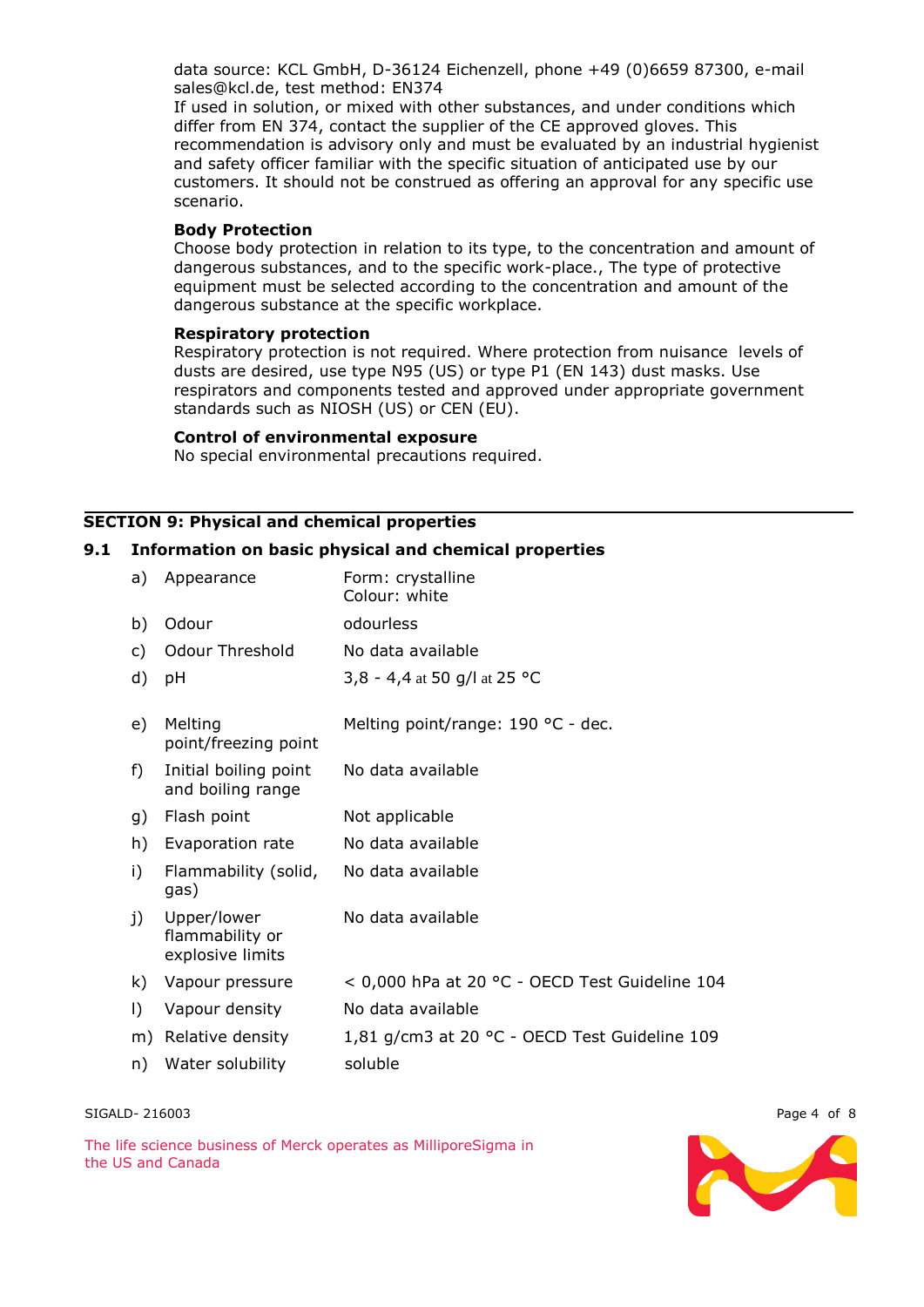|     | O)                              | Partition coefficient:<br>n-octanol/water | No data available |  |
|-----|---------------------------------|-------------------------------------------|-------------------|--|
|     | D)                              | Auto-ignition<br>temperature              | No data available |  |
|     | a)                              | Decomposition<br>temperature              | No data available |  |
|     | r)                              | Viscosity                                 | No data available |  |
|     | s)                              | Explosive properties                      | No data available |  |
|     | t)                              | Oxidizing properties                      | No data available |  |
| 9.2 | <b>Other safety information</b> |                                           |                   |  |
|     |                                 | Bulk density                              | 1.000 kg/m3       |  |

### **SECTION 10: Stability and reactivity**

**10.1 Reactivity**

No data available

## **10.2 Chemical stability** Stable under recommended storage conditions.

- **10.3 Possibility of hazardous reactions** No data available
- **10.4 Conditions to avoid** No data available

#### **10.5 Incompatible materials** Strong oxidizing agents, Strong acids, sodium hypochlorite

### **10.6 Hazardous decomposition products**

Hazardous decomposition products formed under fire conditions. - Nitrogen oxides (NOx), Oxides of phosphorus Other decomposition products - No data available In the event of fire: see section 5

### **SECTION 11: Toxicological information**

## **11.1 Information on toxicological effects**

#### **Acute toxicity**

LD50 Oral - Rat - male and female -  $> 2.000$  mg/kg (OECD Test Guideline 425) LC50 Inhalation - Rat - male and female -  $4 h - 5 mg/l$ (OECD Test Guideline 403) LD50 Dermal - Rat - male and female - > 5.000 mg/kg (OECD Test Guideline 402)

# **Skin corrosion/irritation**

Skin - Rabbit Result: No skin irritation - 24 h

SIGALD-216003 Page 5 of 8



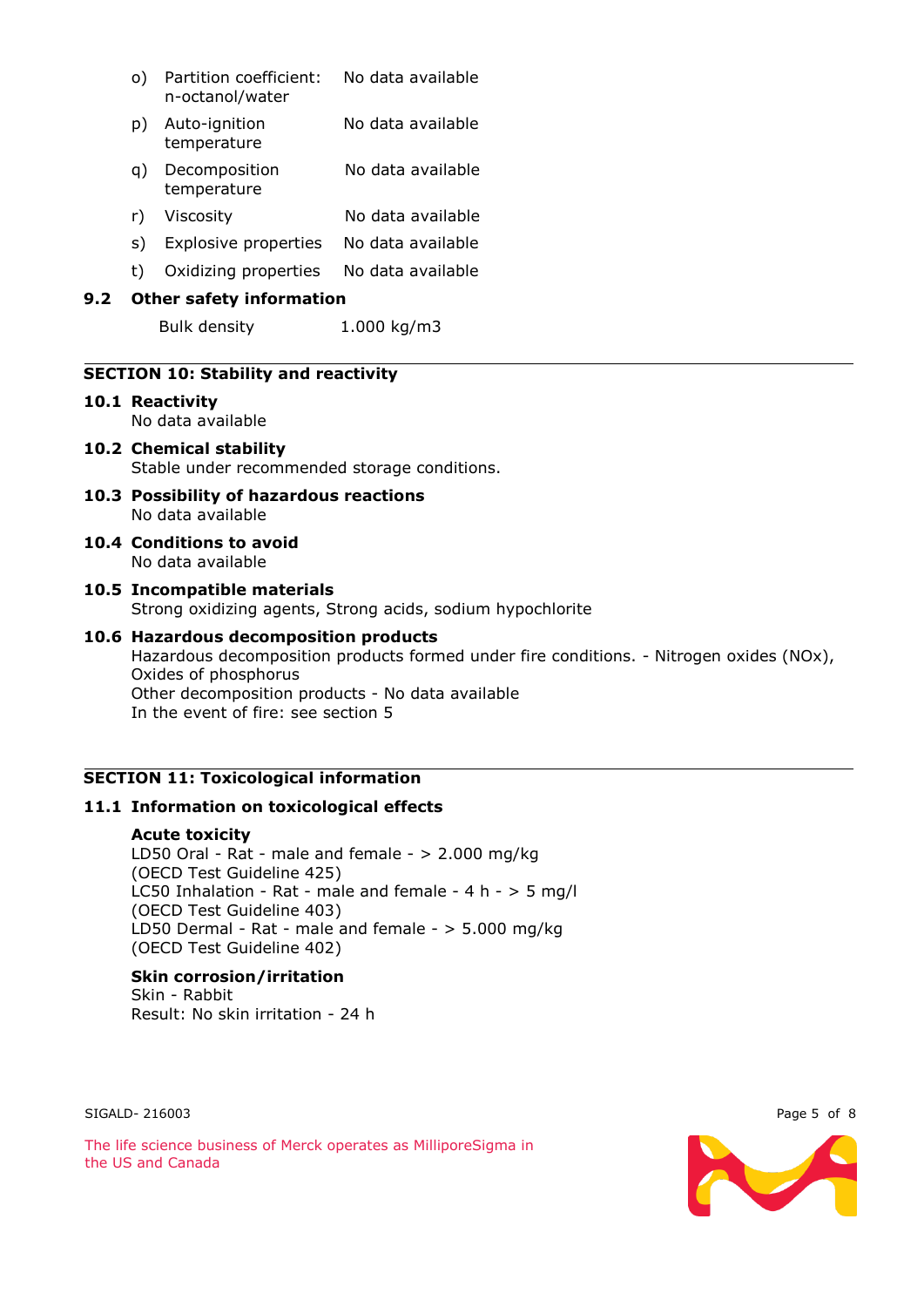(OECD Test Guideline 404)

#### **Serious eye damage/eye irritation**

Eyes - Rabbit Result: No eye irritation (OECD Test Guideline 405)

## **Respiratory or skin sensitisation**

Local lymph node assay (LLNA) - Mouse Result: Not a skin sensitizer. (OECD Test Guideline 429)

### **Germ cell mutagenicity**

No data available In vitro mammalian cell gene mutation test mouse lymphoma cells Result: negative

#### **Carcinogenicity**

IARC: No component of this product present at levels greater than or equal to 0.1% is identified as probable, possible or confirmed human carcinogen by IARC.

#### **Reproductive toxicity**

No data available

**Specific target organ toxicity - single exposure** No data available

**Specific target organ toxicity - repeated exposure** No data available

**Aspiration hazard**

No data available

### **Additional Information**

Repeated dose toxicity - Rat - male and female - Oral - No observed adverse effect level - 250 mg/kg RTECS: Not available

To the best of our knowledge, the chemical, physical, and toxicological properties have not been thoroughly investigated.

## **SECTION 12: Ecological information**

### **12.1 Toxicity**

| Toxicity to fish  | static test LC50 - Oncorhynchus mykiss (rainbow trout) - $> 85.9$<br>$mq/l - 96 h$<br>(OECD Test Guideline 203) |
|-------------------|-----------------------------------------------------------------------------------------------------------------|
| Toxicity to algae | static test EC50 - Pseudokirchneriella subcapitata - > 97,1 mg/l - 72<br>(OECD Test Guideline 201)              |

Toxicity to bacteria



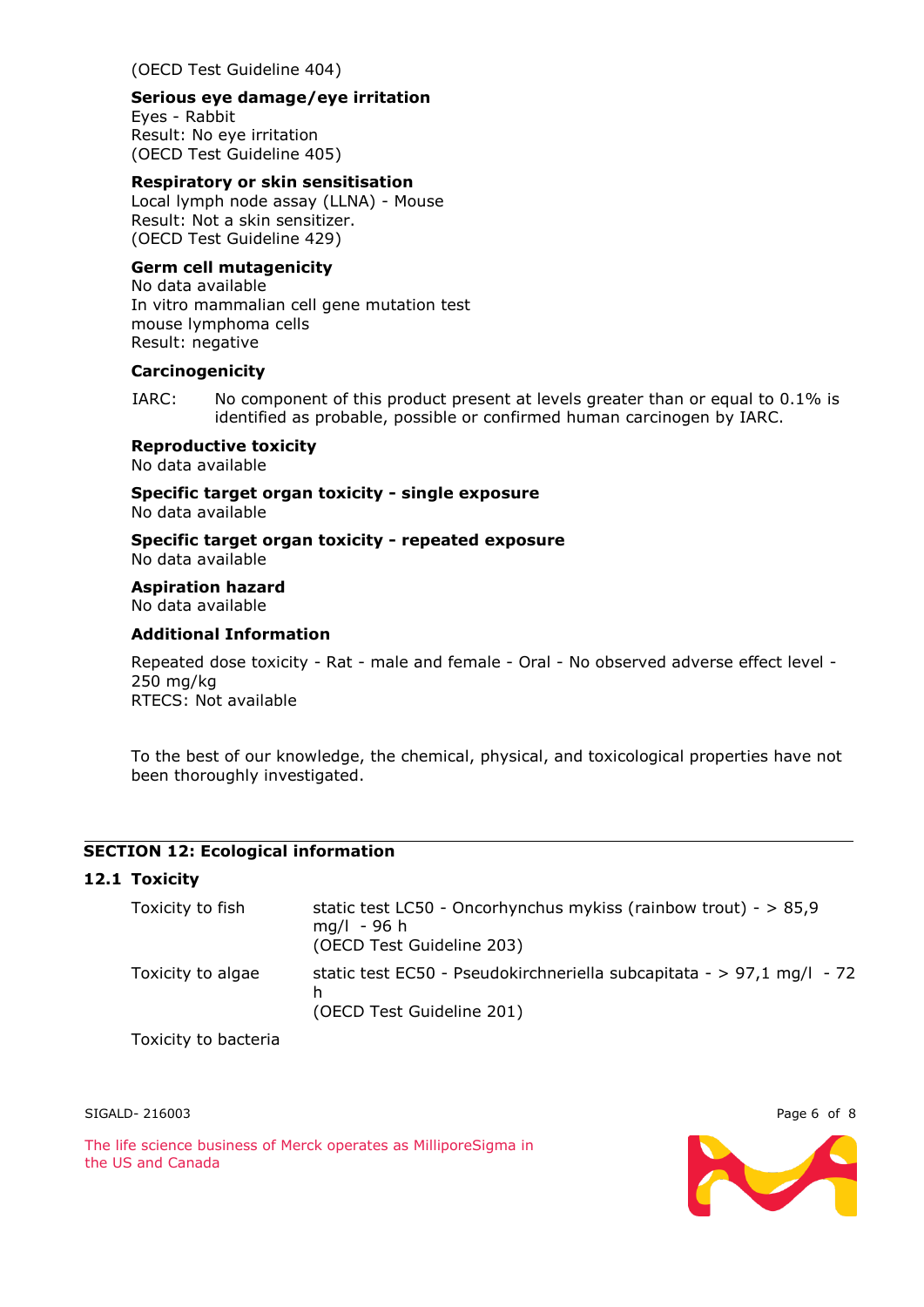## **12.2 Persistence and degradability**

The methods for determining the biological degradability are not applicable to inorganic substances.

- **12.3 Bioaccumulative potential** No data available
- **12.4 Mobility in soil** No data available

#### **12.5 Results of PBT and vPvB assessment**

This substance/mixture contains no components considered to be either persistent, bioaccumulative and toxic (PBT), or very persistent and very bioaccumulative (vPvB) at levels of 0.1% or higher.

**12.6 Other adverse effects**

No data available

### **SECTION 13: Disposal considerations**

#### **13.1 Waste treatment methods**

#### **Product**

Offer surplus and non-recyclable solutions to a licensed disposal company.

#### **Contaminated packaging**

Dispose of as unused product.

| <b>SECTION 14: Transport information</b> |                                                                                                                              |                                   |           |                           |           |  |
|------------------------------------------|------------------------------------------------------------------------------------------------------------------------------|-----------------------------------|-----------|---------------------------|-----------|--|
|                                          | 14.1 UN number<br>ADR/RID: -                                                                                                 |                                   | $IMDG: -$ |                           | $IATA: -$ |  |
|                                          | 14.2 UN proper shipping name<br>ADR/RID: Not dangerous goods<br>Not dangerous goods<br>IMDG:<br>Not dangerous goods<br>IATA: |                                   |           |                           |           |  |
|                                          | ADR/RID: -                                                                                                                   | 14.3 Transport hazard class(es)   | $IMDG: -$ |                           | $IATA: -$ |  |
|                                          | 14.4 Packaging group<br>ADR/RID: -                                                                                           |                                   | $IMDG: -$ |                           | $IATA: -$ |  |
|                                          | ADR/RID: no                                                                                                                  | 14.5 Environmental hazards        |           | IMDG Marine pollutant: no | IATA: no  |  |
|                                          | No data available                                                                                                            | 14.6 Special precautions for user |           |                           |           |  |

#### **SECTION 15: Regulatory information**

#### **15.1 Safety, health and environmental regulations/legislation specific for the substance or mixture**

This safety datasheet complies with the requirements of Regulation (EC) No. 1907/2006.